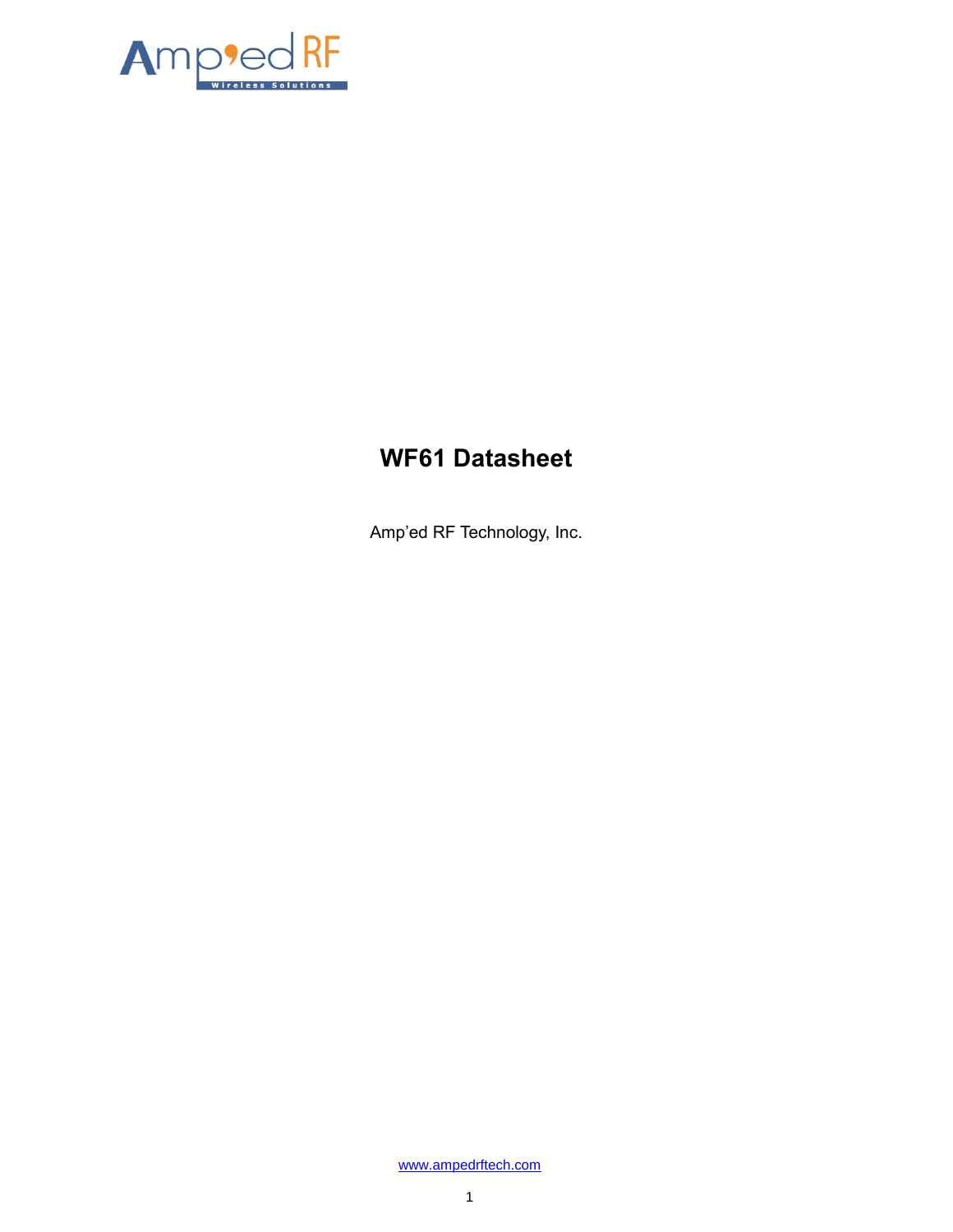

## **WF61 Product Specification**





12mm x 12mm x 2.2 mm (WF61A) 12mm x 12mm x 2.7 mm (WF61L)

### **Description**

Amp'ed RF Tech presents the WF61 WiFi dual band module: 802.11abgn. The WF61 is a small footprint low cost RF module intended to help customers shorten product development cycles and reduce cost. It's integrated 2.4GHz and 5GHz PA provides ready to use dual band RF. It is fully compatible with Linux & Android systems or our own upper layer stack, Amp'ed UP, for a complete host & controller solution.

## **Features**

### **WLAN**

- 802.11a/b/g/n
- Dual Band: 2.4GHz and 5GHz
- Output Power, +21.5dBm for 2.4GHz; +19dBm for 5GHz
- Power savings mode
- Wi-Fi Direct (concurrent)
- Wi-Fi Protected Setup
- Soft Access Point
- Hotspot 2.0
- Security: WPAI/WPA2, AES, WEP

### **Hardware**

- Interface, SDIO 2.0 or SPI
- 1 LPO input
- Standby current, 65 μA
- RoHS conformance
- FCC/IC certified
- 1 UART
- 7 GPIO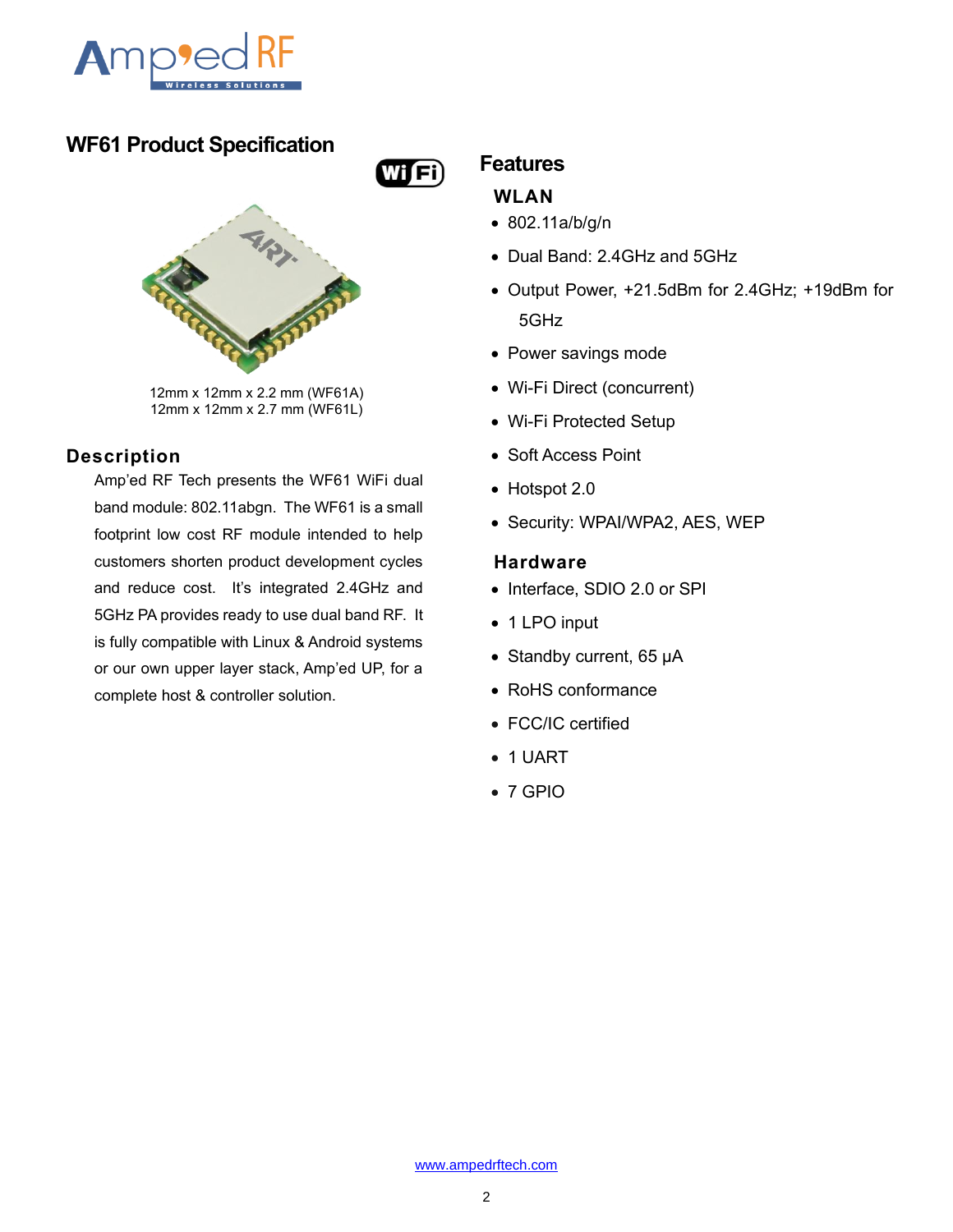

## **Contents**

| 1.                                                                         |    |
|----------------------------------------------------------------------------|----|
| 1.1.<br>1.2.<br>1.3.<br>1.4.<br>1.5.<br>1.6.<br>1.7.<br>1.8.<br>1.9.<br>2. |    |
| 3.                                                                         |    |
| 3.1.<br>3.2.<br>4.                                                         |    |
| 5.                                                                         |    |
| 5.1.<br>5.2.<br>6.                                                         |    |
| 6.1.<br>6.2.<br>7.                                                         |    |
| 8.                                                                         | 20 |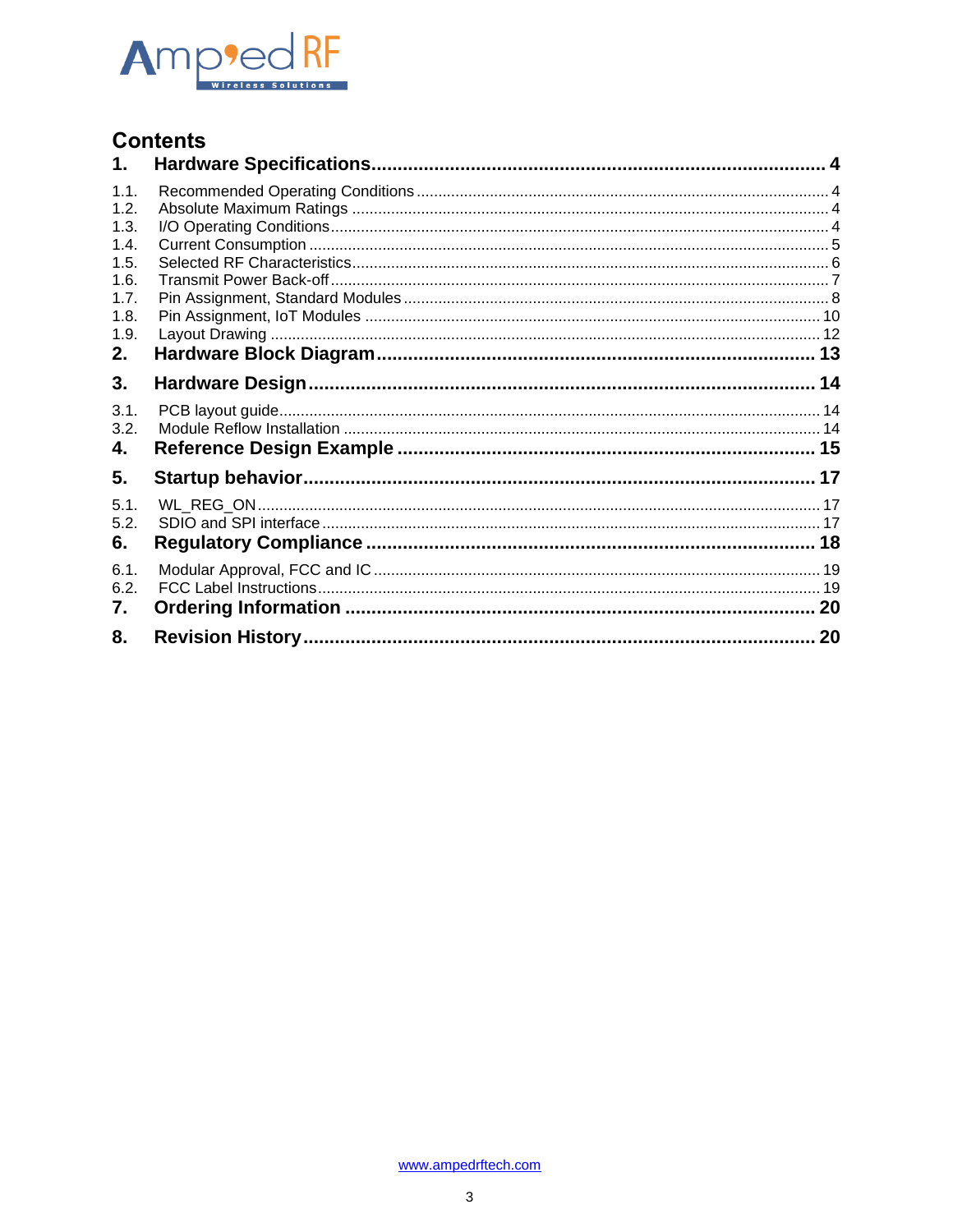

## <span id="page-3-0"></span>**1. Hardware Specifications**

<span id="page-3-1"></span>General Conditions (VIN= 3.6V and 25°C)

1.1. Recommended Operating Conditions

| Rating                             | <b>Min</b> | <b>Typical</b> | <b>Max</b> | Unit       |
|------------------------------------|------------|----------------|------------|------------|
| <b>Operating Temperature Range</b> | $-40$      |                | 85         | °C         |
| Supply Voltage VIN                 | 2.3        | 3.6            | 4.8        | Volts      |
| Supply Voltage VDD 3V3             | 3.0        | 3.3            | 3.6        | Volts      |
| Supply Voltage VDD 1V8             | 1.65       | 1.8            | 1.95       | Volts      |
| Signal Pin Voltage                 |            | 1.8            |            | Volts      |
| RF Frequency for 2.4G              | 2400       |                | 2483.5     | <b>MHz</b> |
| RF Frequency for 5G                | 5150       |                | 5850       | <b>MHz</b> |

## <span id="page-3-2"></span>1.2. Absolute Maximum Ratings

| Rating                    | <b>Min</b> | <b>Typical</b> | <b>Max</b> | <b>Unit</b> |
|---------------------------|------------|----------------|------------|-------------|
| Storage temperature range | $-55$      |                | $+150$     | °C          |
| Supply voltage VIN        | $-0.3$     |                | $+4.8$     | Volts       |
| Supply Voltage VDD 3V3    | $-0.3$     |                | 4.0        | Volts       |
| Supply Voltage VDD 1V8    | $-0.3$     |                | 2.0        | Volts       |
| I/O pin voltage VIO       | $-0.3$     |                | $+2.5$     | Volts       |
| RF input power            |            |                | -5         | dBm         |

## <span id="page-3-3"></span>1.3. I/O Operating Conditions

| <b>Symbol</b>   | <b>Parameter</b>          | <b>Min</b>                | <b>Max</b> | <b>Unit</b> |
|-----------------|---------------------------|---------------------------|------------|-------------|
| $V_{IL}$        | Low-Level Input Voltage   |                           | 0.6        | Volts       |
| V <sub>IH</sub> | High-Level Input Voltage  | 1.3                       |            | Volts       |
| $V_{OL}$        | Low-Level Output Voltage  |                           | 0.2        | Volts       |
| $V_{OH}$        | High-Level Output Voltage | WF61A: 1.6<br>WF61L: 2.95 |            | Volts       |
| lol             | Low -Level Output Current |                           | 4.0        | mA          |
| Іон             | High-Level Output Current |                           | 4.0        | mA          |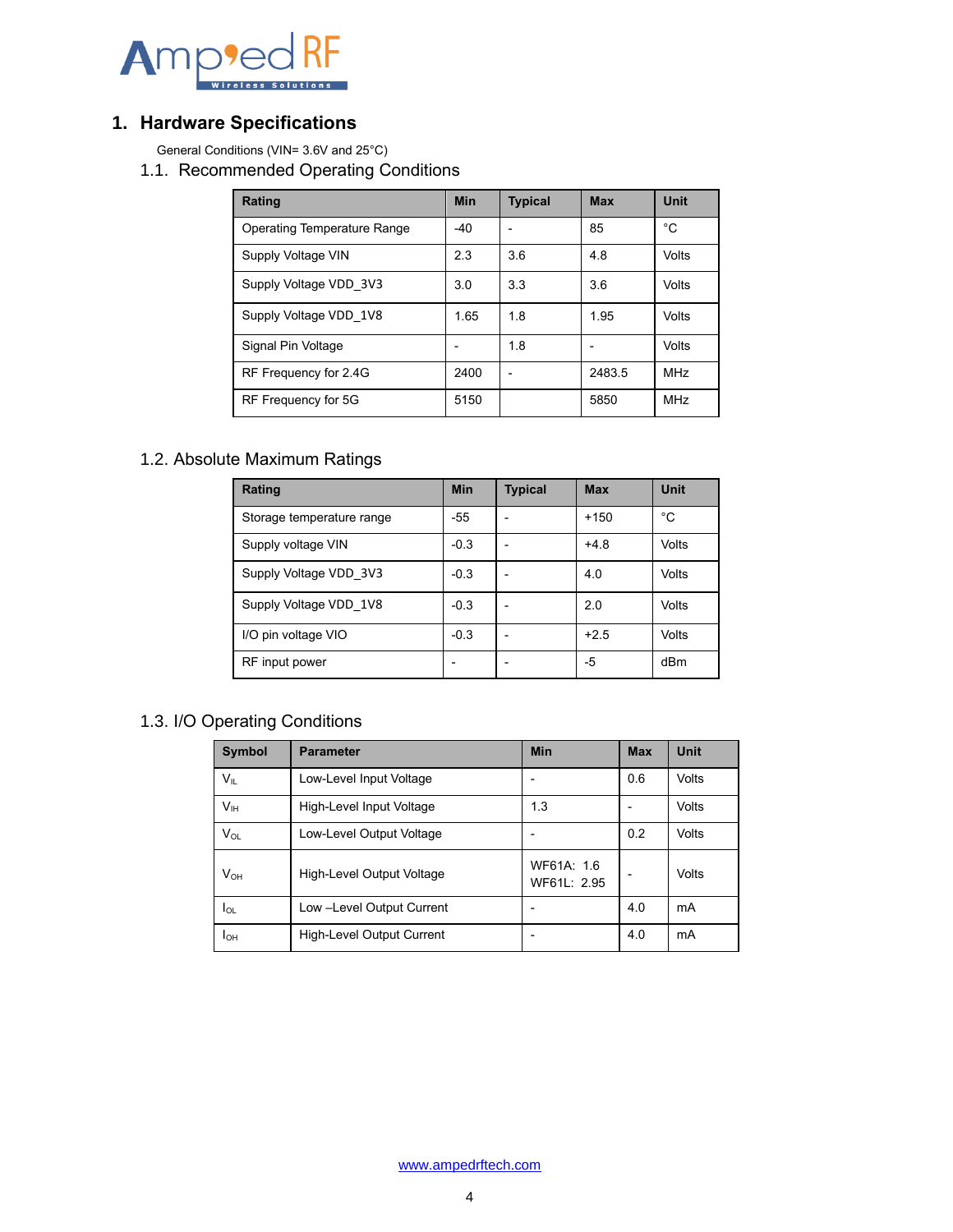

## <span id="page-4-0"></span>1.4. Current Consumption

| <b>Modes (WLAN Max Power Consumption)</b>                                                                        |        | Unit |
|------------------------------------------------------------------------------------------------------------------|--------|------|
| $VBAT=3.6v$                                                                                                      | Avg    |      |
| Complete Power Down (PMUEN low)                                                                                  | 17     | μA   |
| Sleep                                                                                                            | 101    | μA   |
| Power save (beacon period including DTIM 100ms, beacon length 1ms)<br>-proprietary power saving features enabled | 0.77   | mA   |
| $RX$ (idle, $2.4GHz$ )                                                                                           | 62.07  | mA   |
| RX (active, 2.4GHz, OFDM)                                                                                        | 65.87  | mA   |
| TX (active, 2.4GHz, OFDM), 15.5dBm @RF port                                                                      | 257.67 | mA   |
| TX (active, 2.4GHz, OFDM), 20.5dBm @RF port                                                                      | 279.67 | mA   |
| Video streaming; the device is receiving 2.0 Mbps of data using legacy<br>PSM mode (for example, MPEG-4@2Mbps)   | 13.31  | mA   |
| Ipeak: system maximum peak current draw                                                                          | 378    | mA   |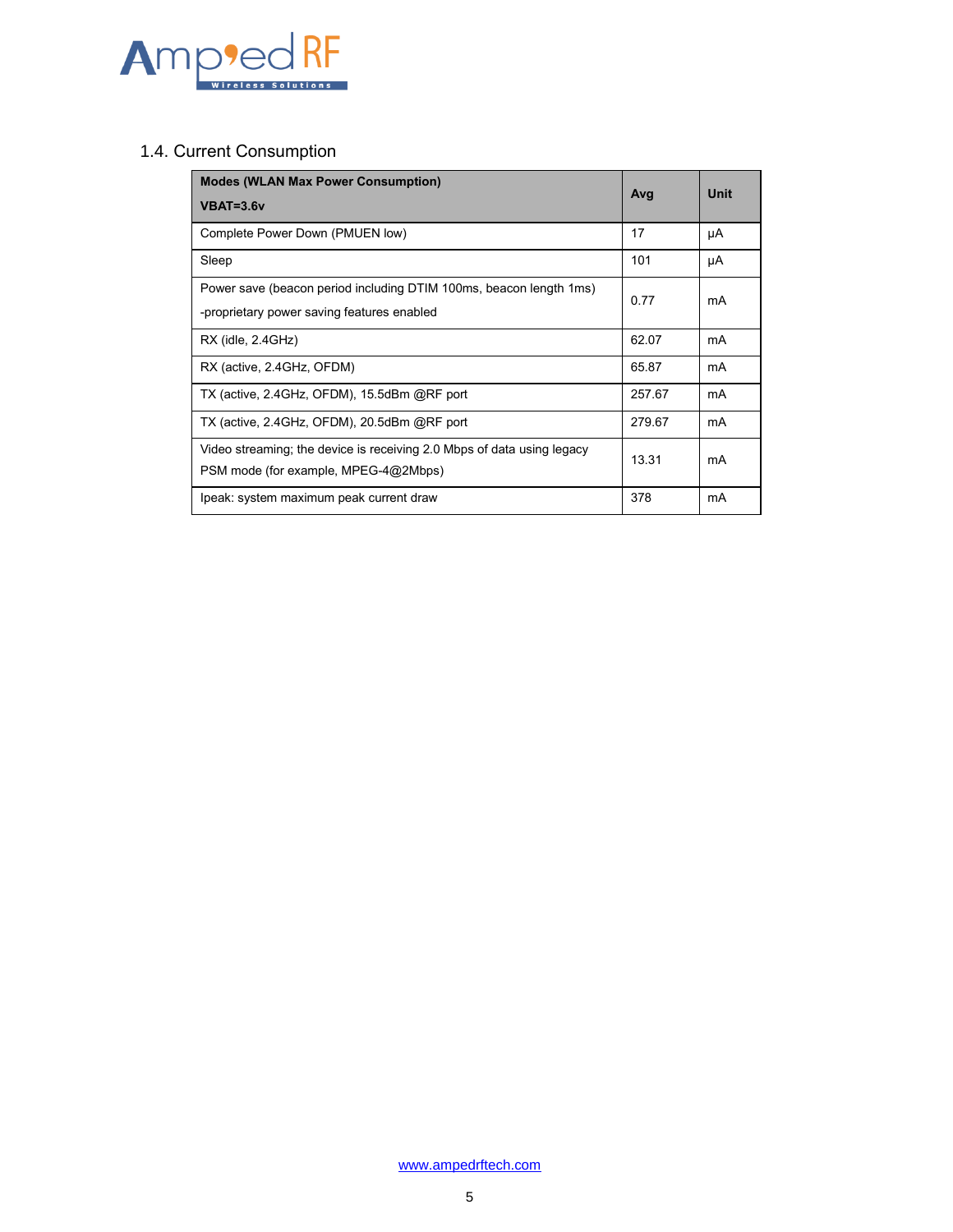

## <span id="page-5-0"></span>1.5. Selected RF Characteristics

| <b>Parameters</b>               | <b>Conditions</b>          | <b>Typica</b> | <b>Unit</b>     |
|---------------------------------|----------------------------|---------------|-----------------|
| Antenna load                    |                            | 50            | ohm             |
| <b>Wi-Fi Receiver 2.4GHz</b>    |                            |               |                 |
| Sensitivity                     | DSSS 1Mbps@FER<8%          | $-98.5$       | dBm             |
| Sensitivity                     | DSSS 2Mbps@FER<8%          | -96           | dBm             |
| Sensitivity                     | CCK 5.5Mbps@FER<8%         | -94           | dBm             |
| Sensitivity                     | CCK 11Mbps@FER<8%          | -89           | dBm             |
| Sensitivity                     | BPSK 6Mbps@PER<10%         | $-94.5$       | dBm             |
| Sensitivity                     | BPSK 9Mbps@PER<10%         | $-92.5$       | dBm             |
| Sensitivity                     | QPSK 12Mbps@PER<10%        | $-91.5$       | dBm             |
| Sensitivity                     | QPSK 18Mbps@PER<10%        | -89           | dB <sub>m</sub> |
| Sensitivity                     | 16QAM 24Mbps@PER<10%       | -86           | dBm             |
| Sensitivity                     | 16QAM 36Mbps@PER<10%       | -83           | dBm             |
| Sensitivity                     | 64QAM 48Mbps@PER<10%       | $-78.5$       | dBm             |
| Sensitivity                     | 64QAM 54Mbps@PER<10%       | $-77$         | dBm             |
| Sensitivity                     | BPSK 6.5Mbps@PER<10%       | $-92.5$       | dBm             |
| Sensitivity                     | QPSK 13Mbps@PER<10%        | $-89.5$       | dBm             |
| Sensitivity                     | QPSK 19.5Mbps@PER<10%      | -87           | dBm             |
| Sensitivity                     | 16QAM 26Mbps@PER<10%       | $-84.5$       | dBm             |
| Sensitivity                     | 16 QAM 39Mbps@PER<10%      | -81           | dBm             |
| Sensitivity                     | 64QAM 52Mbps@PER<10%       | $-77$         | dBm             |
| Sensitivity                     | 64QAM 58.5Mbps@PER<10%     | $-75.5$       | dBm             |
| Sensitivity                     | 64QAM 65Mbps@PER<10%       | $-73.5$       | dBm             |
| Wi-Fi Receiver 5GHz 11n         |                            |               |                 |
| Sensitivity                     | BPSK 6.5Mbps@PER<10%,Nss=1 | -91           | dBm             |
| Sensitivity                     | QPSK 13Mbps@PER<10%, Nss=1 | -88           | dBm             |
| Sensitivity                     | 16QAM 26MbpsPER<10%, Nss=1 | -83           | dBm             |
| Sensitivity                     | 64QAM 65MbpsPER<10%, Nss=1 | $-72.5$       | dBm             |
| <b>Wi-Fi Transmitter 2.4GHz</b> |                            |               |                 |
| Output Power                    | 802.11b/g BPSK 1/2         | 20            | dBm             |
| <b>Output Power</b>             | 802.11b/g BPSK 3/4         | 20            | dBm             |
| Output Power                    | 802.11b/g QPSK 1/2         | 20            | dBm             |
| Output Power                    | 802.11b/g QPSK 3/4         | 20            | dBm             |
| <b>Output Power</b>             | 802.11b/g 16QAM 1/2        | 19.5          | dBm             |
| <b>Output Power</b>             | 802.11b/g 16QAM 3/4        | 18.5          | dBm             |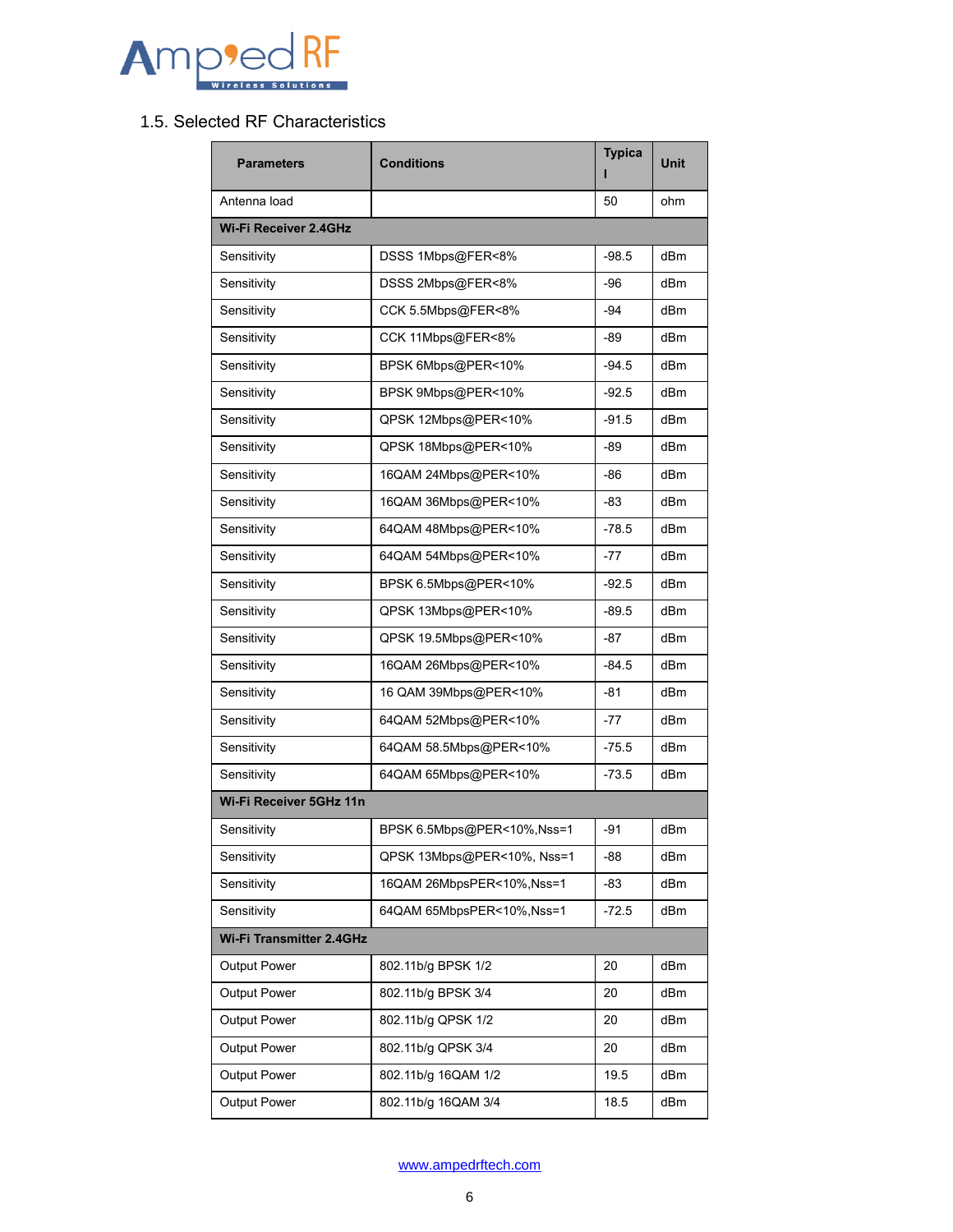

| <b>Output Power</b>         | 802.11b/g 64QAM 2/3 | 17.5 | dBm             |  |  |  |
|-----------------------------|---------------------|------|-----------------|--|--|--|
| <b>Output Power</b>         | 802.11b/g 64QAM 3/4 | 16.5 | dBm             |  |  |  |
| <b>Output Power</b>         | 802.11n MCS-0       | 20   | dBm             |  |  |  |
| <b>Output Power</b>         | 802.11n MCS-1       | 20   | dBm             |  |  |  |
| <b>Output Power</b>         | 802.11n MCS-2       | 20   | dBm             |  |  |  |
| <b>Output Power</b>         | 802.11n MCS-3       | 19.5 | dBm             |  |  |  |
| <b>Output Power</b>         | 802.11n MCS-4       | 18.5 | dBm             |  |  |  |
| <b>Output Power</b>         | 802.11n MCS-5       | 17.5 | dB <sub>m</sub> |  |  |  |
| <b>Output Power</b>         | 802.11n MCS-6       | 16.5 | dBm             |  |  |  |
| <b>Output Power</b>         | 802.11n MCS-7       | 15.5 | dBm             |  |  |  |
| Wi-Fi Transmitter 5GHz, 11n |                     |      |                 |  |  |  |
| <b>Output Power</b>         | 802.11n MCS-7       | 17   | dBm             |  |  |  |

#### <span id="page-6-0"></span>1.6. Transmit Power Back-off

Note: Applies to 2.4GHz low band only.

When 2.7 V < VIN < 3.6 V, the output power shall be backed off by 0.8 dB per 300 mV drop of VIN below 3.6 V to guarantee meeting spectral mask, EVM, harmonic levels, spurious emissions and regulatory requirements in general.

When 2.3  $V <$  VIN  $\leq$  2.7 V, an additional back-off of the output power is needed to guarantee meeting spectral mask, EVM, harmonic levels, spurious emissions and regulatory requirements in general.

When the load is not 50 $\Omega$ , the output power is backed off to guarantee meeting spectral mask, EVM, harmonic levels, spurious emissions and regulatory requirements in general. The device is able to withstand a VSWR of up to 12:1 without any damage.

When the temperature increases from  $+25^{\circ}$ C to  $+85^{\circ}$ C, the output power shall be backed off by 0.25 dB per 10°C increase to guarantee meeting spectral mask, EVM, harmonic levels, spurious emissions and regulatory requirements in general.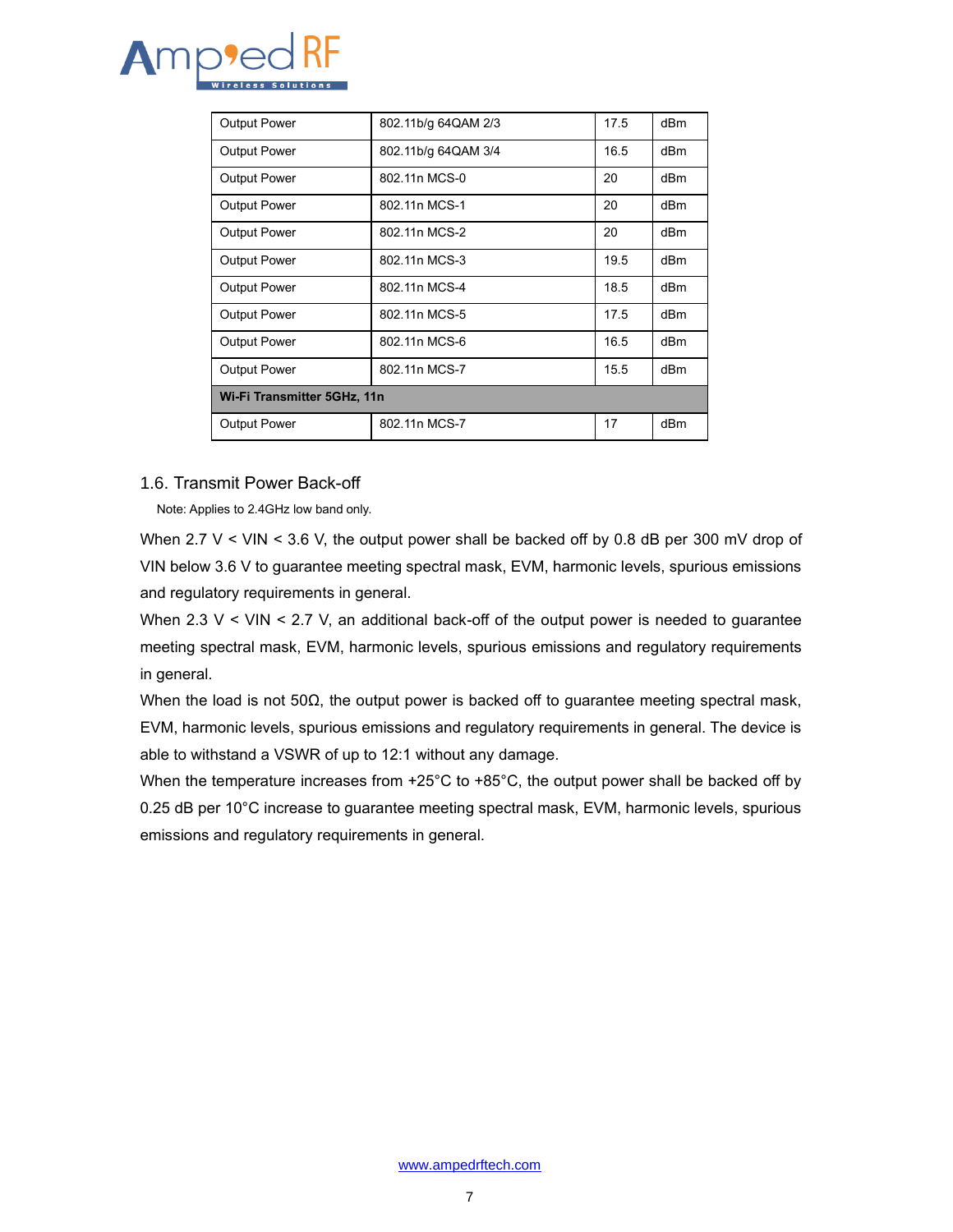



Tx Power vs Vin

<span id="page-7-0"></span>

| 1.7. Pin Assignment, Standard Modules |
|---------------------------------------|
|---------------------------------------|

| <b>Name</b>       | <b>Type</b> | Pin#           | <b>Description</b>                       | <b>ALT Function</b> | <b>Logic Level</b><br><b>WF61A</b> | <b>Logic Level</b><br><b>WF61L</b> |
|-------------------|-------------|----------------|------------------------------------------|---------------------|------------------------------------|------------------------------------|
| GND               |             | 1              | Ground connections                       |                     |                                    |                                    |
| 2.4G WL_ANT       | I/O         | $\overline{2}$ | Antenna port for 2.4G WIFI               |                     |                                    |                                    |
| <b>GND</b>        |             | 3              | <b>Ground connections</b>                |                     |                                    |                                    |
| <b>NC</b>         |             |                |                                          |                     |                                    |                                    |
| <b>NC</b>         |             | 5              | Floating (Don't connected to ground)     |                     |                                    |                                    |
| <b>NC</b>         |             | 6              | Floating (Don't connected to ground)     |                     |                                    |                                    |
| <b>NC</b>         |             | $\overline{7}$ | Floating (Don't connected to ground)     |                     |                                    |                                    |
| <b>NC</b>         |             | 8              | Floating (Don't connected to ground)     |                     |                                    |                                    |
| <b>VIN</b>        |             | 9              | Main power voltage source input          |                     |                                    |                                    |
| GND               |             | 10             | Ground connections                       |                     |                                    |                                    |
| 5 G WL_ANT        | I/O         | 11             | Antenna port for 5G WIFI                 |                     |                                    |                                    |
| WL REG ON         |             | 12             | Internal regulators power enable/disable |                     | 1.8V                               | 1.8V                               |
| <b>WIRQ</b>       | O           | 13             | SDIO external interrupt                  |                     | 1.8V                               | 1.8V                               |
| <b>SDIO DATA2</b> | I/O         | 14             | SDIO data line 2 / SDIO or SPI selection |                     | 1.8V                               | 1.8V                               |
| <b>SDIO DATA3</b> | I/O         | 15             | SDIO data line 3                         | SPI CSN             | 1.8V                               | 1.8V                               |
| SDIO CMD          | I/O         | 16             | SDIO command line                        | SPI DI              | 1.8V                               | 3.3V                               |
| <b>SDIO CLK</b>   | I/O         | 17             | SDIO clock line                          | <b>SPI CLK</b>      | 1.8V                               | 3.3V                               |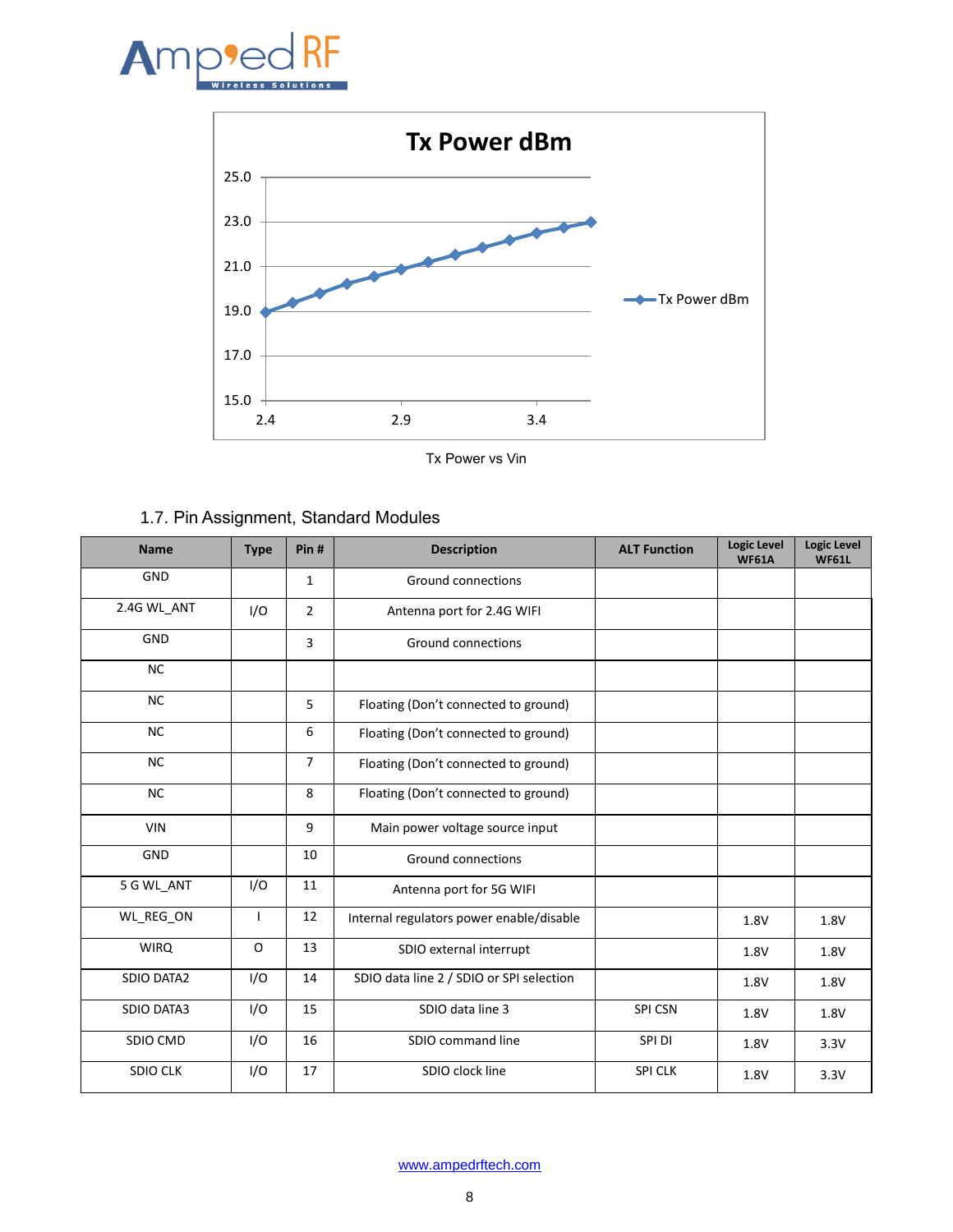

| SDIO DATA0 | I/O | 18 | SDIO data line 0                     | SPI DO  | 1.8V | 3.3V |
|------------|-----|----|--------------------------------------|---------|------|------|
| SDIO DATA1 | I/O | 19 | SDIO data line 1                     | SPI INT | 1.8V | 1.8  |
| GND        |     | 20 | Ground connections                   |         |      |      |
| NC         |     | 21 | Floating (Don't connected to ground) |         |      |      |
| VDD_3V3    |     | 22 | 3.3V power supply input              |         |      |      |
| NC         |     | 23 | Floating (Don't connected to ground) |         |      |      |
| <b>LPO</b> | T   | 24 | low power clock 32.768KHz            |         | 1.8V | 1.8V |
| NC         |     | 25 | Floating (Don't connected to ground) |         |      |      |
| <b>NC</b>  |     | 26 | Floating (Don't connected to ground) |         |      |      |
| NC         |     | 27 | Floating (Don't connected to ground) |         |      |      |
| NC         |     | 28 | Floating (Don't connected to ground) |         |      |      |
| $VDD_1V8$  |     | 29 | 1.8V power supply input              |         |      |      |
| NC         |     | 30 | Floating (Don't connected to ground) |         |      |      |
| <b>GND</b> |     | 31 | <b>Ground connections</b>            |         |      |      |
| NC         |     | 32 | Floating (Don't connected to ground) |         |      |      |
| GND        |     | 33 | Ground connections                   |         |      |      |
| NC         |     | 34 | Floating (Don't connected to ground) |         |      |      |
| NC         |     | 35 | Floating (Don't connected to ground) |         |      |      |
| GND        |     | 36 | Ground connections                   |         |      |      |
| $\sf NC$   |     | 37 | Floating (Don't connected to ground) |         |      |      |
| NC         |     | 38 | Floating (Don't connected to ground) |         |      |      |
| <b>NC</b>  |     | 39 | Floating (Don't connected to ground) |         |      |      |
| $NC$       |     | 40 | Floating (Don't connected to ground) |         |      |      |
| $\sf NC$   |     | 43 | Floating (Don't connected to ground) |         |      |      |
| $\sf NC$   |     | 42 | Floating (Don't connected to ground) |         |      |      |
| $\sf NC$   |     | 41 | Floating (Don't connected to ground) |         |      |      |
| $\sf NC$   |     | 44 | Floating (Don't connected to ground) |         |      |      |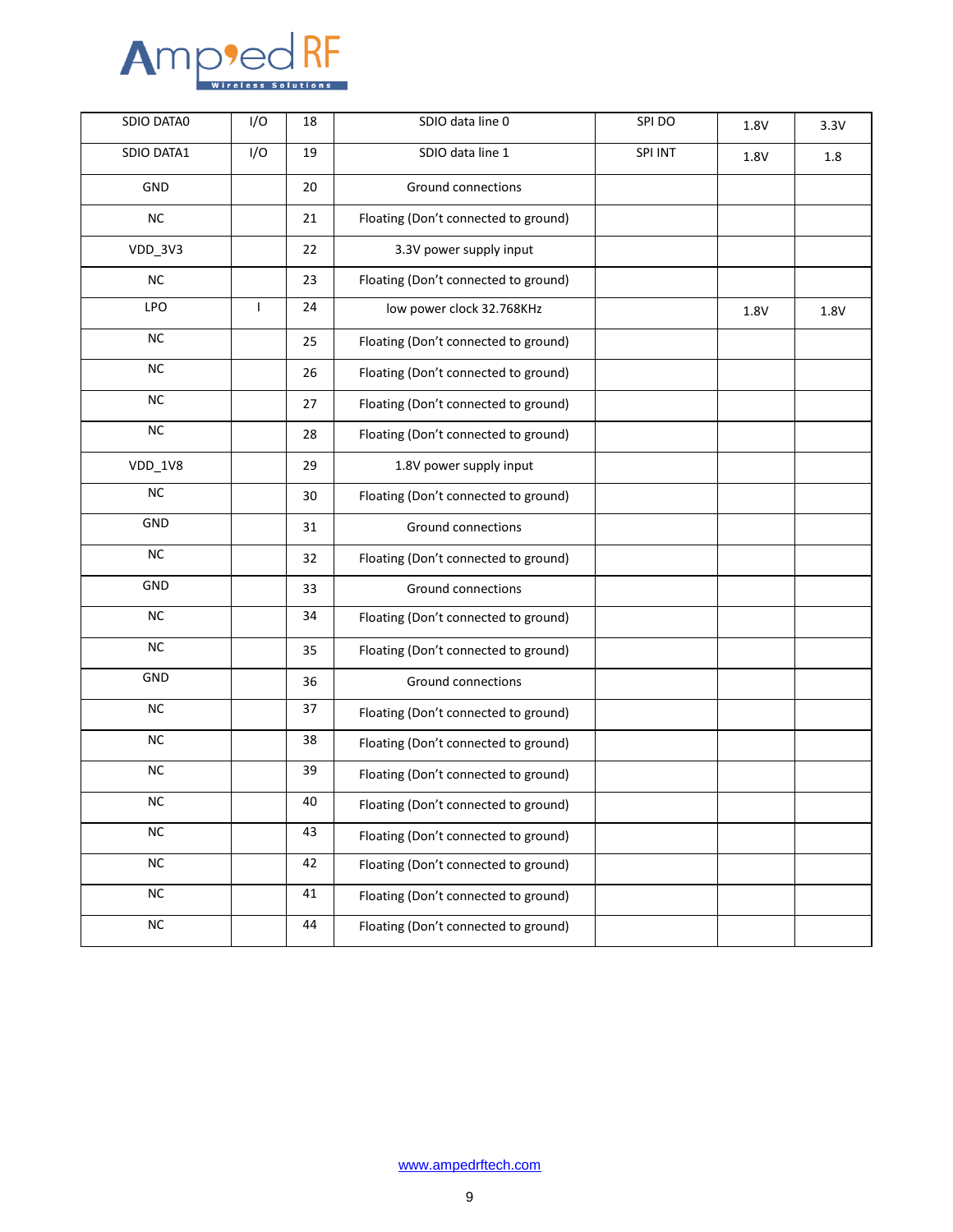

## <span id="page-9-0"></span>1.8. Pin Assignment, IoT Modules

| <b>Name</b>     | <b>Type</b>  | Pin#           | <b>Description</b>                       | <b>ALT Function</b> | <b>Logic Level</b> |
|-----------------|--------------|----------------|------------------------------------------|---------------------|--------------------|
| GND             |              | $\mathbf{1}$   | Ground connections                       |                     |                    |
| 2.4G WL_ANT     | I/O          | $\overline{2}$ | Antenna port for 2.4G WIFI               |                     |                    |
| GND             |              | $\overline{3}$ | <b>Ground connections</b>                |                     |                    |
| <b>NC</b>       |              |                |                                          |                     |                    |
| <b>NC</b>       |              | 5              | Floating (Don't connected to ground)     |                     |                    |
| <b>NC</b>       |              | 6              | Floating (Don't connected to ground)     |                     |                    |
| NC              |              | $\overline{7}$ | Floating (Don't connected to ground)     |                     |                    |
| <b>NC</b>       |              | 8              | Floating (Don't connected to ground)     |                     |                    |
| <b>VIN</b>      |              | 9              | Main power voltage source input          |                     |                    |
| GND             |              | 10             | <b>Ground connections</b>                |                     |                    |
| 5 G WL_ANT      | I/O          | 11             | Antenna port for 5G WIFI                 |                     |                    |
| WL_REG_ON       | $\mathbf{I}$ | 12             | Internal regulators power enable/disable |                     | 1.8V               |
| <b>WIRQ</b>     | O            | 13             | SDIO external interrupt                  | GPIO_4              | 1.8V               |
| SDIO DATA2      | I/O          | 14             | SDIO data line 2 / SDIO or SPI selection |                     | 1.8V               |
| SDIO DATA3      | I/O          | 15             | SDIO data line 3                         | SPI CSN             | 1.8V               |
| SDIO CMD        | I/O          | 16             | SDIO command line                        | SPI DI              | 1.8V               |
| <b>SDIO CLK</b> | I/O          | 17             | SDIO clock line                          | <b>SPI CLK</b>      | 1.8V               |
| SDIO DATA0      | I/O          | 18             | SDIO data line 0                         | SPI DO              | 1.8V               |
| SDIO DATA1      | I/O          | 19             | SDIO data line 1                         | SPI INT             | 1.8V               |
| GND             |              | 20             | Ground connections                       |                     |                    |
| GPIO_0          | I/O          | 21             | General purpose I/O                      |                     | 1.8V               |
| VDD_3V3         |              | 22             | 3.3V power supply input                  |                     |                    |
| NC              |              | 23             | Floating (Don't connected to ground)     |                     |                    |
| LPO             | $\mathbf{I}$ | 24             | low power clock 32.768KHz                |                     | 1.8V               |
| GPIO_2          | I/O          | 25             | General purpose I/O                      |                     | 1.8V               |
| GPIO_3          | I/O          | 26             | General purpose I/O                      |                     | 1.8V               |
| GPIO_1          | I/O          | 27             | General purpose I/O)                     |                     | 1.8V               |
| GPIO_7          | I/O          | 28             | General purpose I/O)                     |                     | 1.8v               |
| VDD_1V8         |              | 29             | 1.8V power supply input                  |                     |                    |
| $_{\rm NC}$     |              | 30             | Floating (Don't connected to ground)     |                     |                    |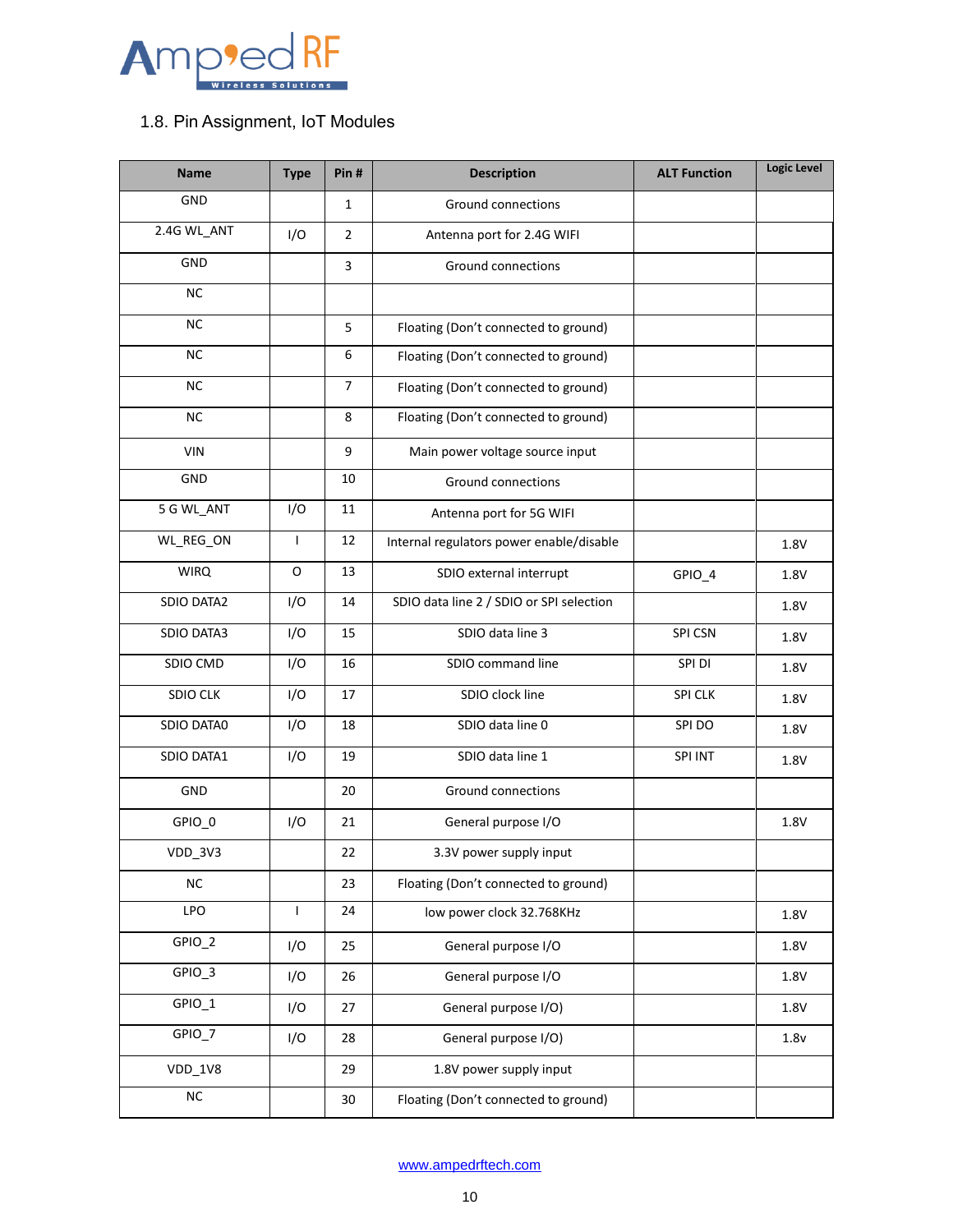

| <b>GND</b> |   | 31 | <b>Ground connections</b>            |      |
|------------|---|----|--------------------------------------|------|
| <b>NC</b>  |   | 32 | Floating (Don't connected to ground) |      |
| GND        |   | 33 | Ground connections                   |      |
| UART_RXD   | ı | 34 | UART receive data                    | 1.8V |
| UART_TXD   | O | 35 | UART transmit data                   | 1.8V |
| <b>GND</b> |   | 36 | Ground connections                   |      |
| <b>NC</b>  |   | 37 | Floating (Don't connected to ground) |      |
| <b>NC</b>  |   | 38 | Floating (Don't connected to ground) |      |
| <b>NC</b>  |   | 39 | Floating (Don't connected to ground) |      |
| <b>NC</b>  |   | 40 | Floating (Don't connected to ground) |      |
| <b>NC</b>  |   | 43 | Floating (Don't connected to ground) |      |
| <b>NC</b>  |   | 42 | Floating (Don't connected to ground) |      |
| <b>NC</b>  |   | 41 | Floating (Don't connected to ground) |      |
| <b>NC</b>  |   | 44 | Floating (Don't connected to ground) |      |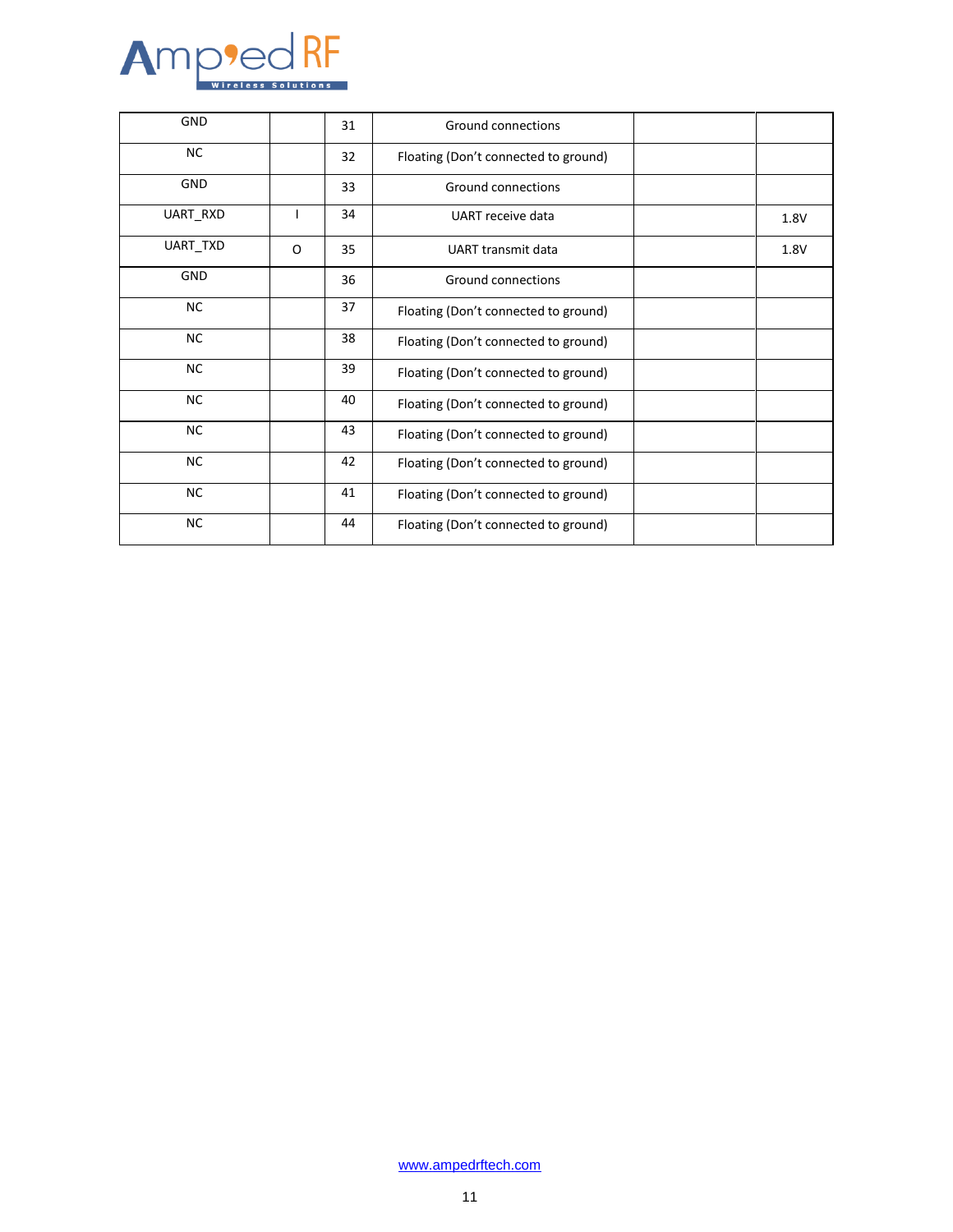

### <span id="page-11-0"></span>1.9. Layout Drawing

Size: 12 mm x 12 mm x 2.7 mm

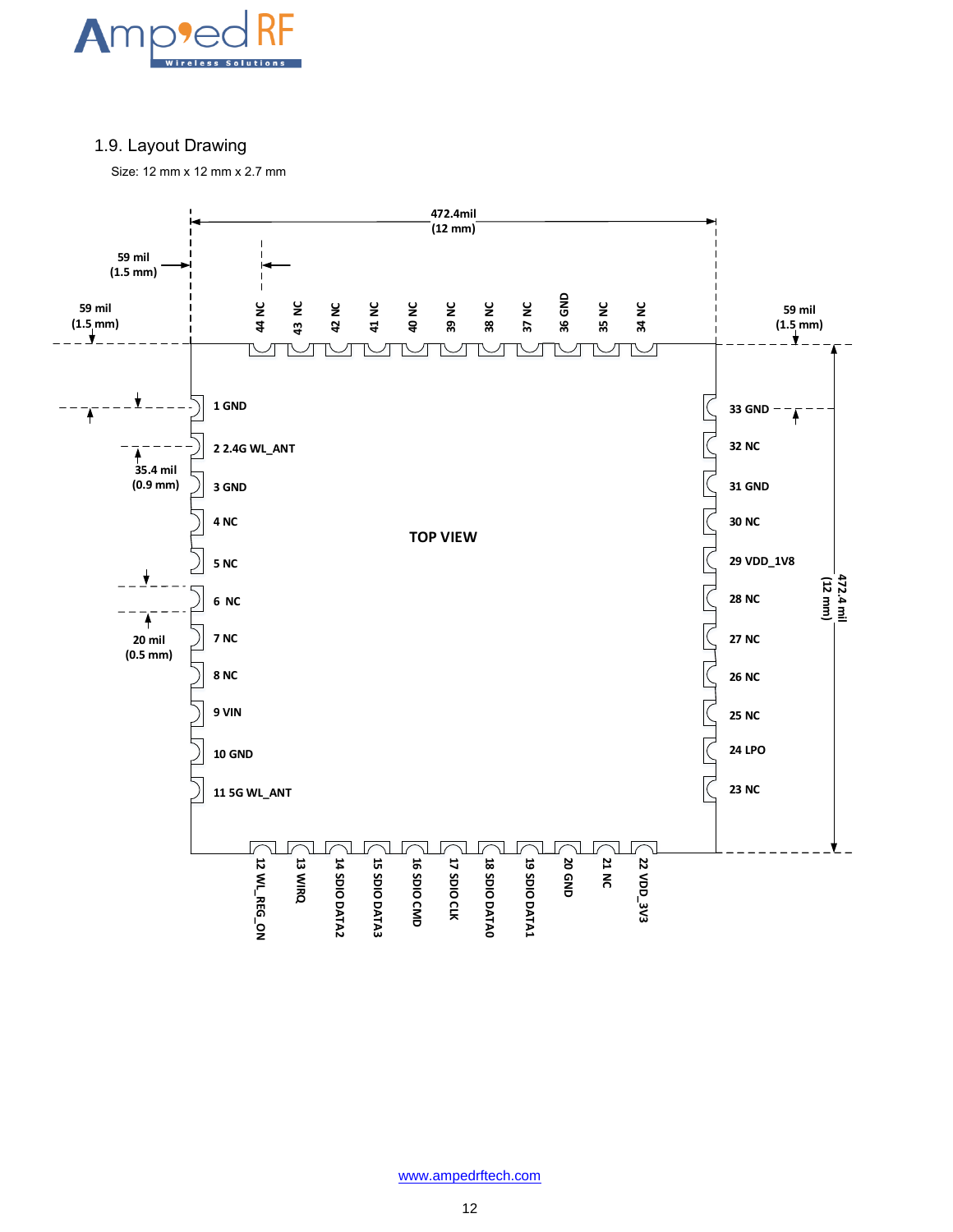

## <span id="page-12-0"></span>**2. Hardware Block Diagram**

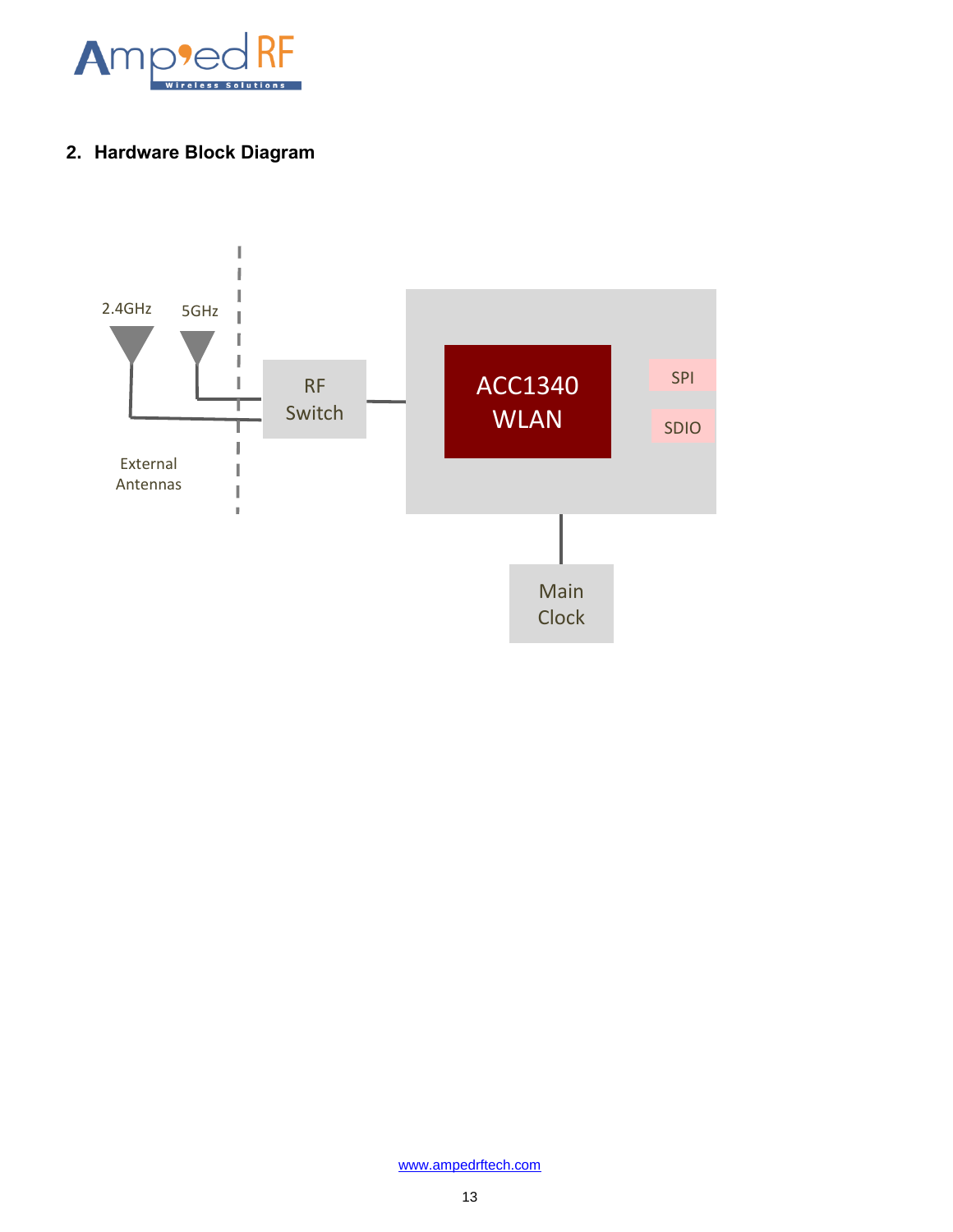

### <span id="page-13-0"></span>**3. Hardware Design**

- <span id="page-13-1"></span>3.1. PCB layout guide
- All unused pins should be left floating; do not ground.
- All GND pins must be well grounded.
- Traces should not be routed underneath the module.
- Use short, 50 ohm impedance, RF traces. Routing should be on the top layer.
- A diplexer may be used to combine 2.4GHz and 5GHz RF signals.
- Keep the clock and power signals far away from RF signals.
- Use a 22uF capacitor near Vin pin 9.
- SDIO signal traces should be equal length and their offset should be under ±50mil according to the clock of SDIO.
- All power supply lines should meet their power requirements.
- LPO traces should keep clear from other low frequency traces, such as IIC.

### <span id="page-13-2"></span>3.2. Module Reflow Installation

The WF61 is a surface mount WiFi module supplied on a 44 pin, 6-layer PCB. The final assembly recommended reflow profiles are:

For RoHS/Pb-free applications, Sn96.5/Ag3.0/Cu0.5 solder is recommended.

- Maximum peak temperature of 230° 240°C (below 250°C).
- Maximum rise and fall slope after liquidous of < 2°C/second.
- Maximum rise and fall slope after liquidous of < 3°C/second.
- Maximum time at liquidous of 40 80 seconds.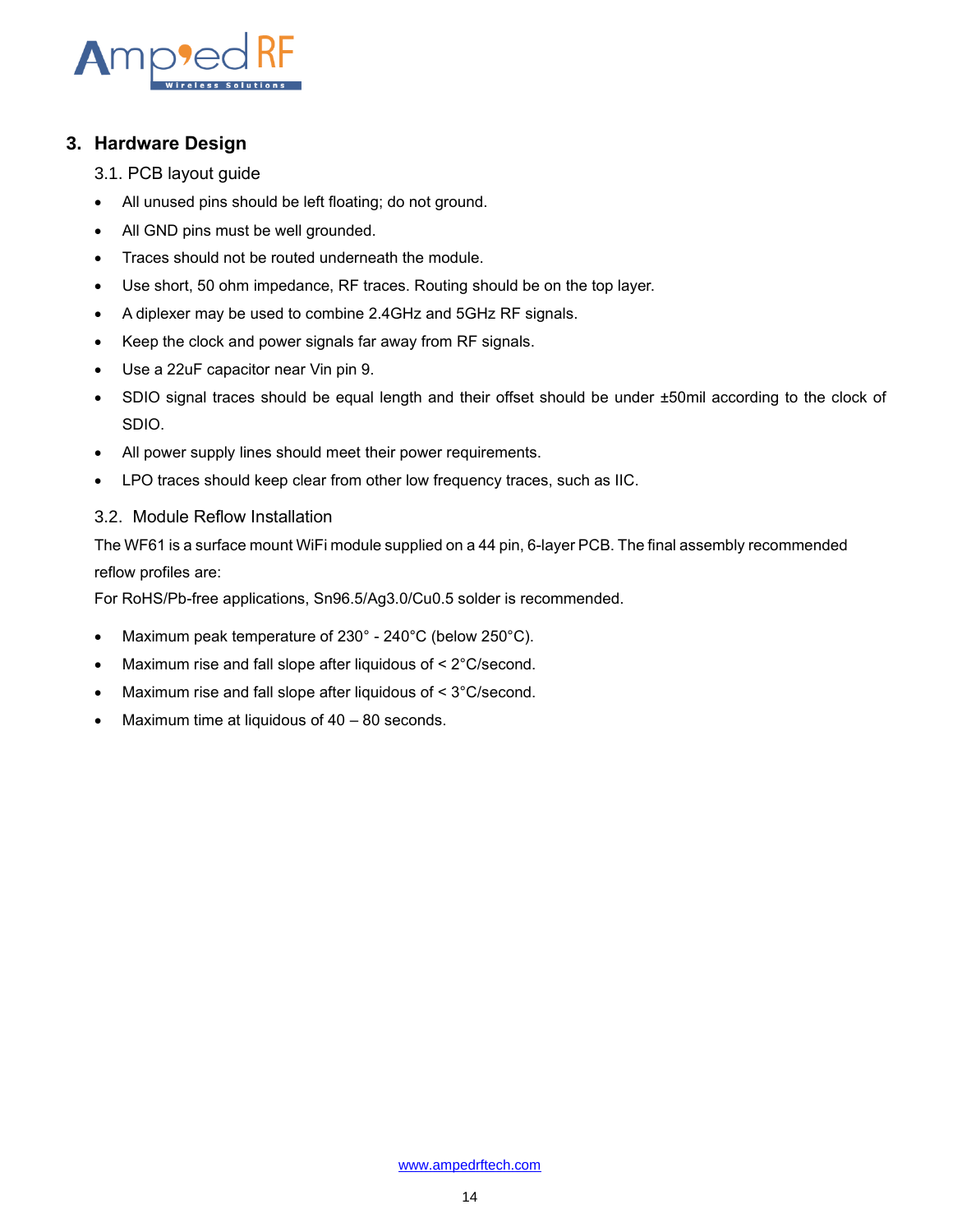

## <span id="page-14-0"></span>**4. Reference Design Example**

The follow circuits are examples of typical Linux based platform connections to the WF61A module.

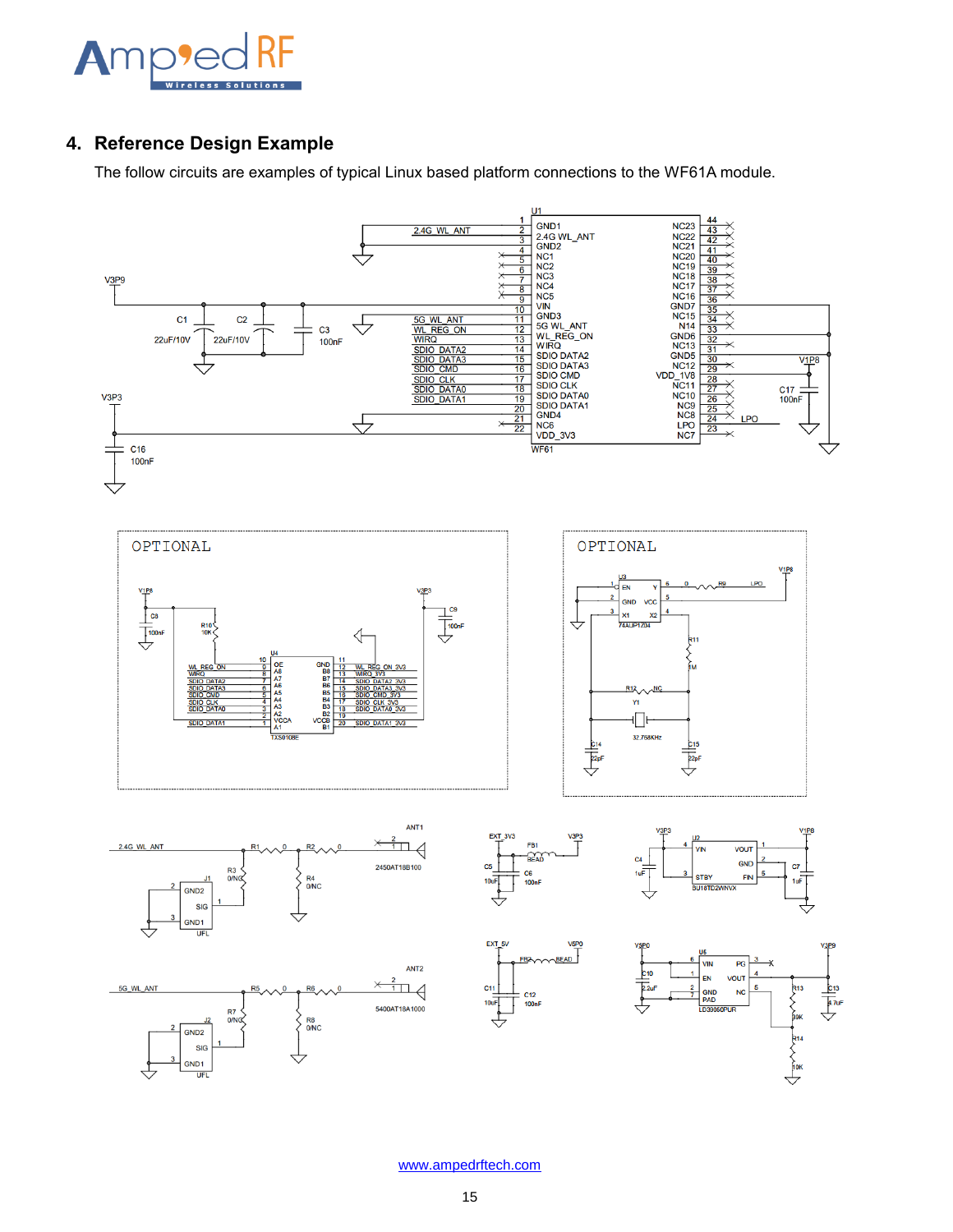

The follow circuits are examples of typical Linux based platform connections to the WF61L module.

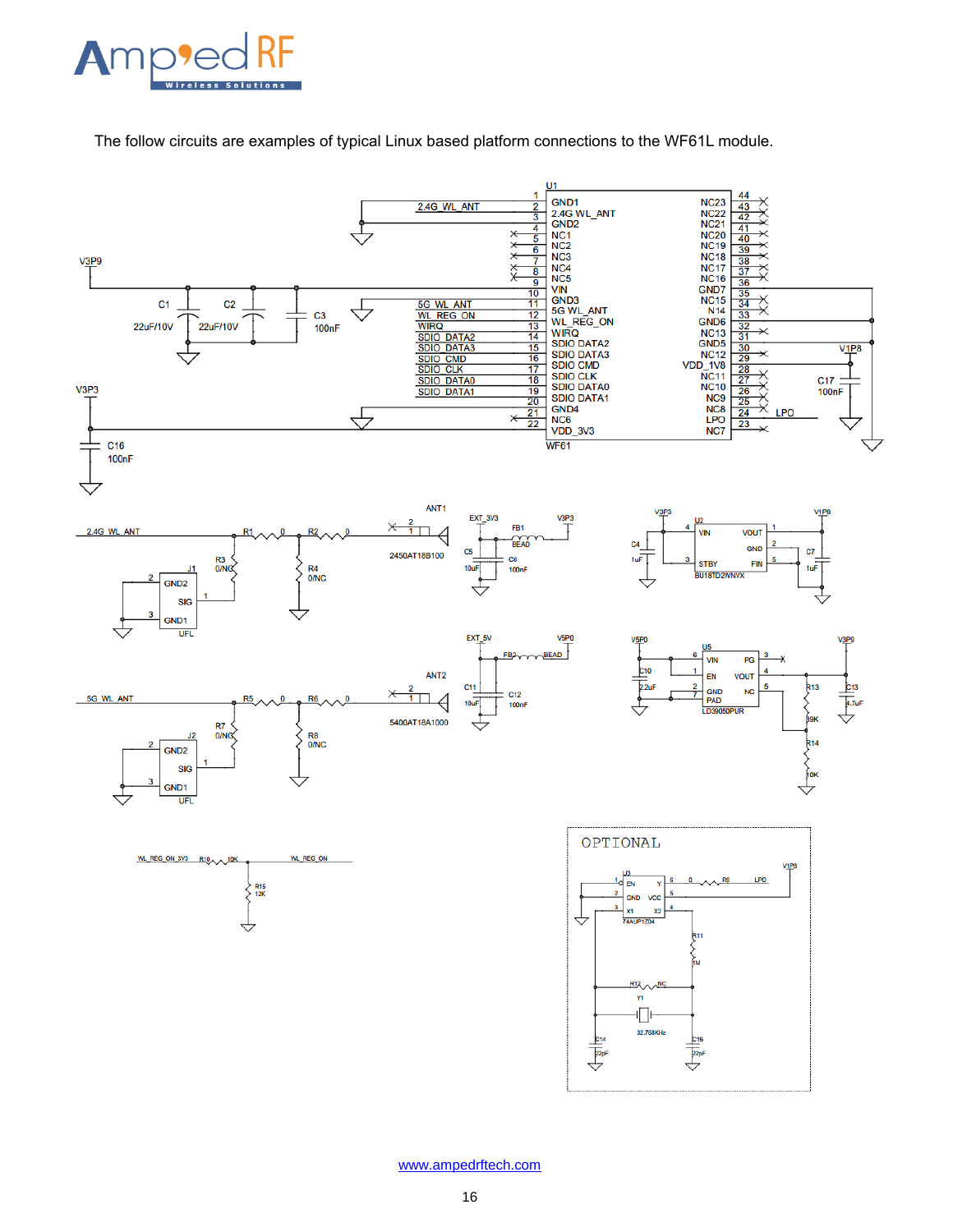

## <span id="page-16-0"></span>**5. Startup behavior**

## <span id="page-16-1"></span>5.1. WL\_REG\_ON

A valid reset shall be obtained by maintaining WL\_REG\_ON active (low) for at least two cycles of LPO after VIN is stable within its operating range. There is no constraint on the activation of the other supplies during this process.

### <span id="page-16-2"></span>5.2. SDIO and SPI interface

SDIO DATA2 is the selection pin; the state of this pin is monitored on the rising edge of RESET.

- LOW selects SPI
- HIGH selects SDIO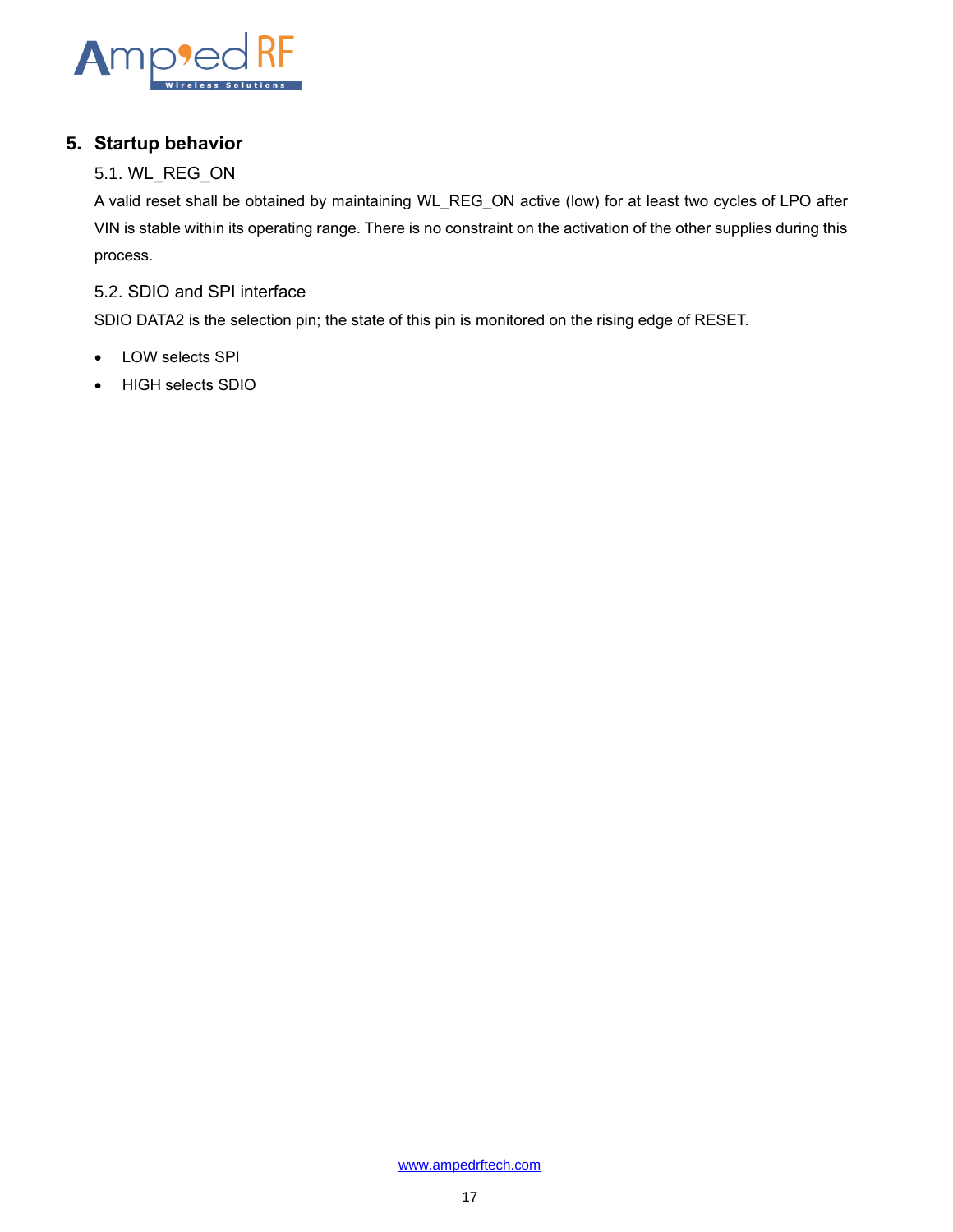

### <span id="page-17-0"></span>**6. Regulatory Compliance**

### **Federal Communications Commission statement:**

This module has been tested and found to comply with the FCC Part15.

These limits are designed to provide reasonable protection against harmful interference in approved installations. This equipment generates, uses, and can radiate radio frequency energy and, if not installed and used in accordance the instructions, may cause harmful interference to radio communications. However, there is no guarantee that interference will not occur in a particular installation.

This device complies with part 15 of the FCC Rules. Operation is subject to the following two conditions: (1) This device may not cause harmful interference, and (2) this device must accept any interference received, including interference that may cause undesired operation.

Modifications or changes to this equipment not expressly approved by Amp'ed RF Technology may void the user's authority to operate this equipment.

The modular transmitter must be equipped with either a permanently affixed label or must be capable of electronically displaying its FCC identification number

(A) If using a permanently affixed label, the modular transmitter must be labeled with its own FCC identification number, and, if the FCC identification number is not visible when the module is installed inside another device, then the outside of the device into which the module is installed must also display a label referring to the enclosed module. This exterior label can use wording such as the following: "Contains Transmitter Module FCC ID: X3ZWFMOD9" or "Contains FCC ID: X3ZWFMOD9."

(B) If the modular transmitter uses an electronic display of the FCC identification number, the information must be readily accessible and visible on the modular transmitter or on the device in which it is installed. If the module is installed inside another device, then the outside of the device into which the module is installed must display a label referring to the enclosed module. This exterior label can use wording such as the following: "Contains FCC certified transmitter module(s)."

To satisfy FCC RF Exposure requirements for mobile and base station transmission devices, a separation distance of 20 cm or more should be maintained between the antenna of this device and persons during operation. To ensure compliance, operation at closer than this distance is not recommended. The antenna(s) used for this transmitter must not be co-located or operating in conjunction with any other antenna or transmitter.

#### **Industry Canada statement:**

Label of the end product:

The final end product must be labeled in a visible area with the following "Contains transmitter module IC: 8828A-MOD9"

This Class B digital apparatus complies with Canadian ICES-003.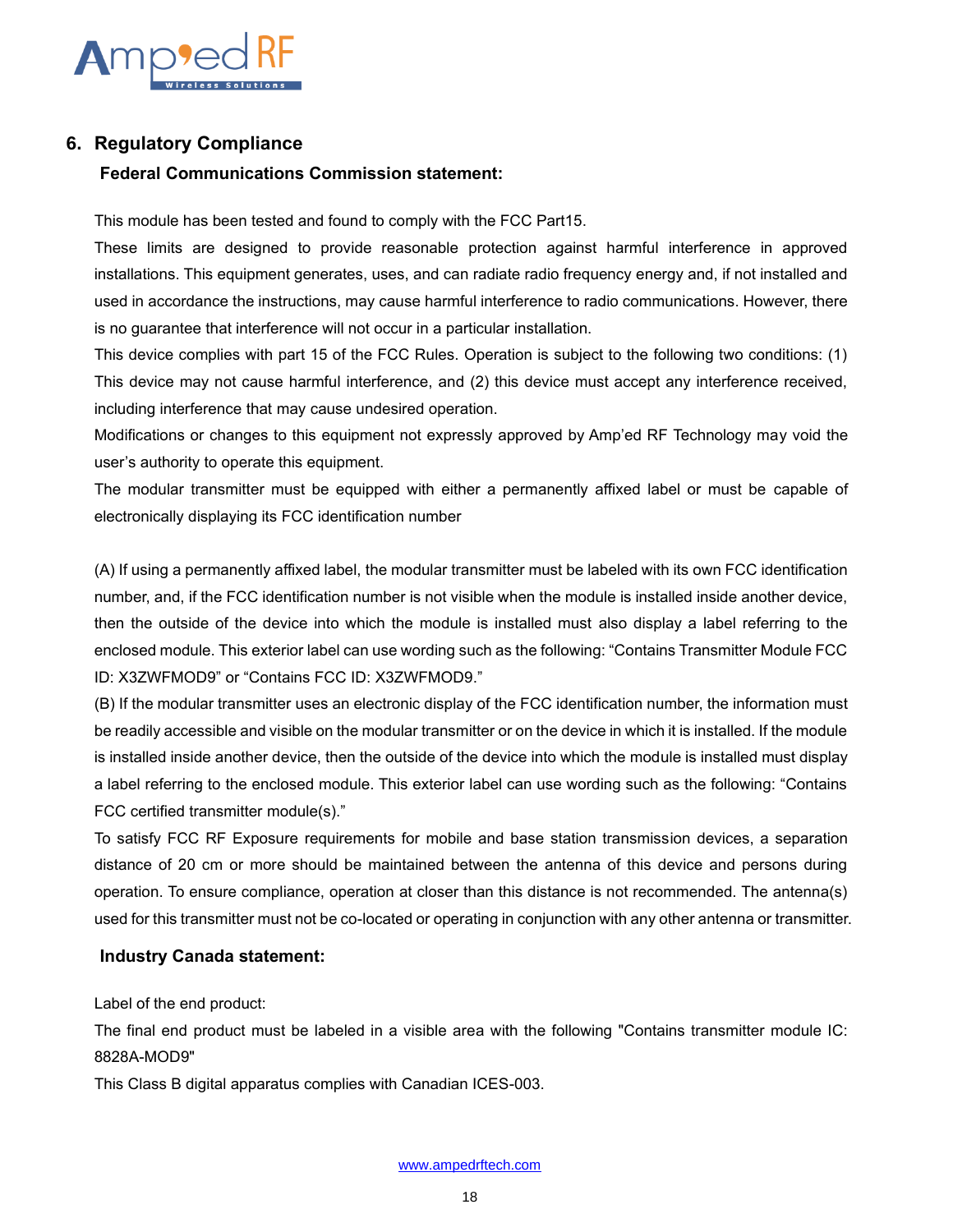

Cetappareilnumérique de la classe B estconforme à la norme NMB-003 du Canada.

This device complies with RSS-210 of the Industry Canada Rules. Operation is subject to the following two conditions: (1) This device may not cause harmful interference, and (2) this device must accept any interference received, including interference that may cause undesired operation.

Ce dispositif est conforme à la norme CNR-210 d'Industrie Canada applicable aux appareils radio exempts de licence. Son fonctionnement est sujet aux deux conditions suivantes: (1) le dispositif ne doit pas produire de brouillage préjudiciable, et (2) ce dispositif doit accepter tout brouillage reçu, y compris un brouillage susceptible de provoquer un fonctionnement indésirable.

<span id="page-18-0"></span>6.1. Modular Approval, FCC and IC FCC ID: X3ZWFMOD9 IC: 8828A-MOD9

In accordance with FCC Part 15, the WF61 is listed above as a Limited Modular Transmitter device.

#### <span id="page-18-1"></span>6.2. FCC Label Instructions

The outside of final products that contain a WF61 device must display a label referring to the enclosed module. This exterior label can use wording such as the following:

Contains Transmitter Module FCC ID: X3ZWFMOD9 IC: 8828A-MOD9

Any similar wording that expresses the same meaning may be used.